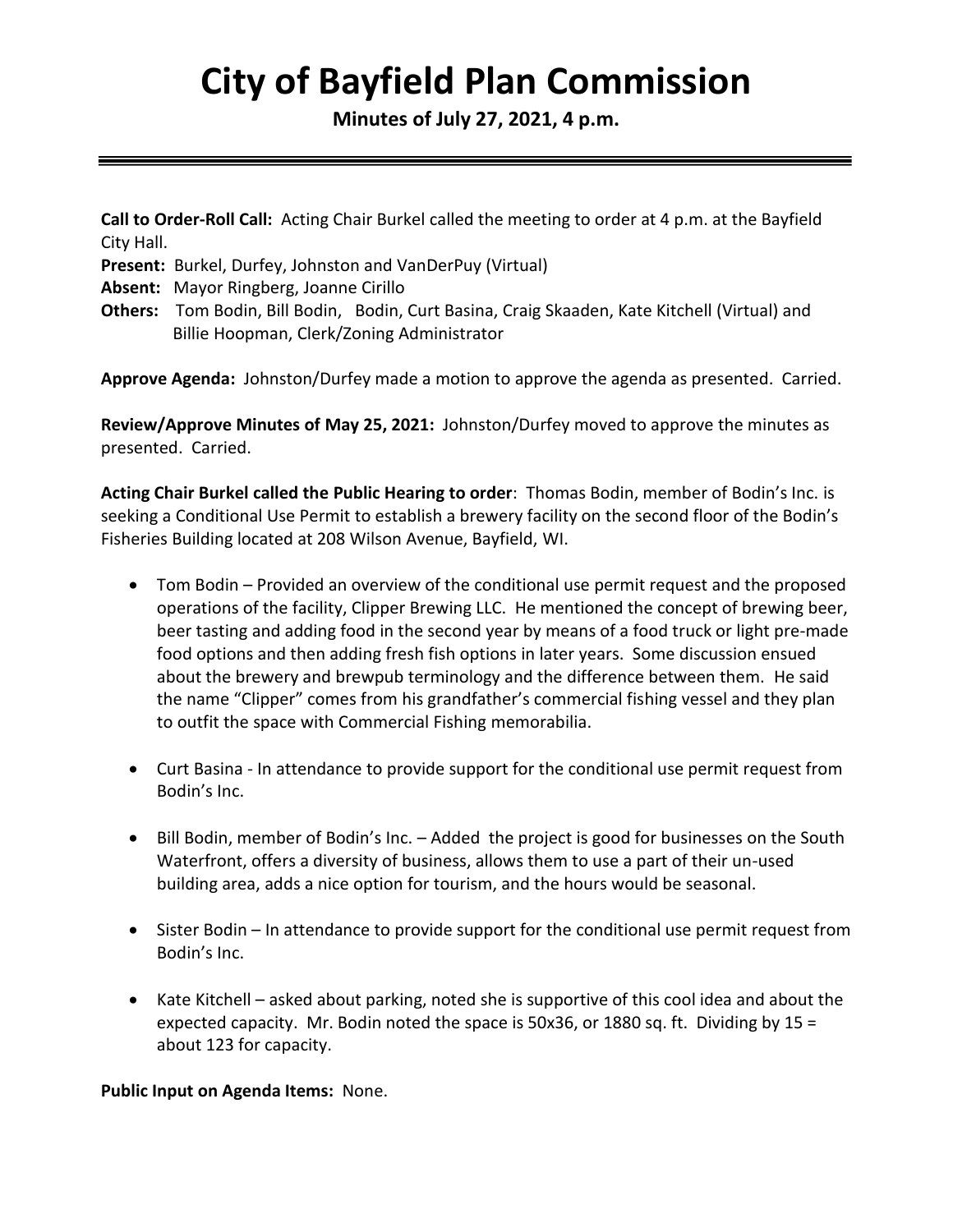## **Agenda Item(s):**

### **1. Conditional Use Permit Request – Thomas Bodin, Bodin's In. 208 Wilson Avenue to operate a brewery on the second floor of the Bodin's Fisheries Building**

Durfey/Burkel made a motion to approve the Waterfront Conditional Use Permit allowing for a drinking and eating facility on the City of Bayfield's Waterfront with the following conditions:

- a. The application obtains the property State, County and City Permits for both alcohol and food,
- b. The property meets all ADA and building safety requirements,
- c. The applicant obtains a building permit from the City for any/all exterior work,
- d. The applicant obtains a sign permit from the City before installation
- e. The facility is property connected to the City of Bayfield's Water and Sewer.

Passed by roll call vote as follows: Burkel, Durfey, Johnston and VanDerPuy – yes.

**2. Temporary Shelter Permit Request – Maritime Museum, 131 So. 1st Street is seeking permission for a 12x26 white hoop frame shelter from June 8 – October 1, 2021** Johnston/Burkel moved to approve the request for a temporary shelter as requested. It was noted this is an after the fact request and Durfey was asked to make a note in future years to apply sooner. Carried; Durfey abstained.

# **3. Bayfield School – Request to purchase adjacent City Property**

The Plan Commission was provided a brief update and learned the School is interested in purchasing the lots, not leasing or a land swap. Discussion ensued.

- a. Maintain first right of refusal on the property is important to the City
- b. Commission supports the concept of outdoor education and them learning agricultural, gardening and sustainability practices.
- c. The Public Works Department should review and comment/provide requirements for any use of alley and streets and utilities.

Johnston/Durfey made a motion to recommend the sale of the lots to the City Council pending an agreeable price can be achieved, the School is responsible for 100% of any sales transaction/closing fees etc. and they provide for the City to have the right of first refusal (fee to be determined by the City Council – purchase price, going rate, or \$1.00). Passed by voice vote, all ayes.

## **4. Comprehensive Plan Implementation: Plan Commission Action Planning**

• **Green Infrastructure Update** – Kate Kitchell provided a summary of the work that has been done and future goals. A key take away is the Task Force has completed their work and it's time to pass the baton on to other City Committees. The Plan Commission will be responsible for overseeing the implementation of the GI Related codes that were adopted/revised and other related activities like the voluntary Native Plant Registry. Kitchell further told the Commission about Peggy's work trying to get an AmeriCorp program here. Way to go Kate and Peggy! The Commission mentioned it would be great if Green Infrastructure could be tied in with the new School Outdoor Learning education. How to build/maintain a raingarden. Flow Path maps and what they mean, etc.